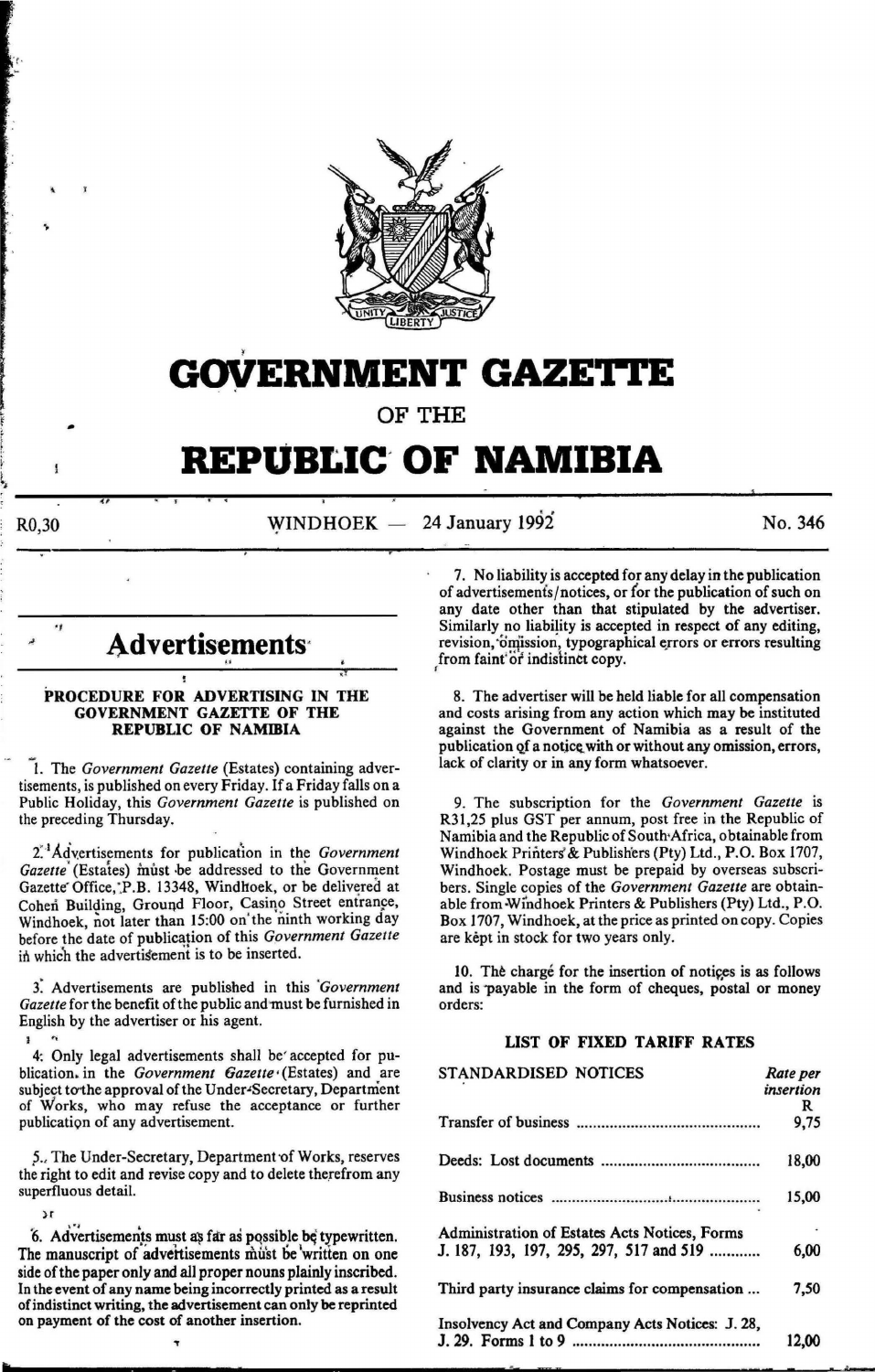| $J.B.$ - Forms 2 and 6 - additional statements<br>according to word count table, added to the basic   |              |                                                                                                                                                                                                                       | 33,00          |
|-------------------------------------------------------------------------------------------------------|--------------|-----------------------------------------------------------------------------------------------------------------------------------------------------------------------------------------------------------------------|----------------|
| traffic.                                                                                              |              | Liquidators' and other appointees' notices                                                                                                                                                                            | 21,00          |
| Change of name (two insertions)                                                                       | 90,00        | SALES IN EXECUTION AND OTHER PUBLIC SALES:                                                                                                                                                                            |                |
| Naturalisation notices (including a reprint for the                                                   | 6,00         |                                                                                                                                                                                                                       | 54,00          |
|                                                                                                       |              | Public auctions, sales and tenders:                                                                                                                                                                                   |                |
| Unclaimed moneys - only in the Government                                                             |              |                                                                                                                                                                                                                       | 18,00          |
| Gazette, closing date 15 January (per entry of                                                        |              |                                                                                                                                                                                                                       | 45,00          |
|                                                                                                       | 2,50         |                                                                                                                                                                                                                       | 69,00          |
|                                                                                                       | 15,00        | <b>ORDERS OF THE COURT:</b>                                                                                                                                                                                           |                |
|                                                                                                       | 6,00         | Provisional and final liquidations or sequestra-                                                                                                                                                                      | 42,00          |
| <b>NON-STANDARDISED NOTICES</b>                                                                       |              | Reduction or change in capital mergers, offers of                                                                                                                                                                     | 100.00         |
| Company notices:                                                                                      | $\mathbf{R}$ | Judical managements, curator bonis and similar                                                                                                                                                                        | 100,00         |
| Short notices: Meetings, resolutions, offers of<br>compromise, conversions of companies, voluntary    |              | Supersession and discharge of petitions (J. 158)                                                                                                                                                                      | 12,00<br>12,00 |
| windings-up, et.: closing of members' registers<br>for transfer and/or declarations of dividends      | 33,00        | 11. The charge for the insertion of advertisements other<br>than the notices mentioned in paragraph 10 is at the rate                                                                                                 |                |
| Declaration of dividends with profit statements,                                                      | 75,00        | of R2,50 per cm double column. (Fractions of a cm must be<br>calculated as a cm).                                                                                                                                     |                |
| Long notices: Transfers, changes in respect of<br>shares or capital, redemptions, resolutions, volun- | 100,00       | 12. No advertisements shall be inserted unless the charge<br>is prepaid. Cheques, drafts, postal or money orders must be<br>made payable to the Under-Secretary, Department of<br>Works, Private Bag 13348, Windhoek. |                |

#### FORM J 187

#### LIQUIDATION AND DISTRIBUTION ACCOUNTS IN DECEASED ESTATES LYING FOR INSPECTION

In terms of section 35(5) of Act 66 of 1965, notice is hereby given that copies of the liquidation and distribution accounts (first and final, *unless otherwise stated)* in the estates specified below will be open for the inspection of all persons interested therein for a period of 21 days (or shorter or longer if *specially stated)* from the date specified or from the date of publication hereof, whichever may be the later, and at the offices of the Master and Magistrates as stated.

Should no objection thereto be lodged with the Master concerned during the specified period, the executors will proceed to make payments in accordance with the accounts.

443/89 GUIBEB Hans Jacob, 530126 08 0025 I, No. 7HumeStrNo. 7HumeStreet,Academia, Windhoek. Windhoek. Karuaihe & Conradie, Ground Floor, Southern Estate House 250, Independence Avenue, Windhoek.

458/91 LOSPER Willem Frans, 410924 08 0019 7, Eastlyne Rylaan, Kronlein, Keetmanshoop. Maria Magdalena Losper. Keetmanshoop, Windhoek. Bank Windhoek Ltd., (Estate and Trust Department), P.O. Box 15, Windhoek.

297/91 DE KLERK PieterNicolaas, 160308 50 1700 2, Swakopmund. Christina Johanna Jounetta de Klerk (born Janse van Rensburg), 240106 01 0010 2. Swakopmund, Windhoek. Standard Bank Namibia Ltd., (Registered Bank), Trustee Branch, P.O. Box 2164, Windhoek.

-

342/91 VAN NEEL Jan, 490924 08 0020 8, Lüderitz. Jeanette van Neel, 500520 08 0028 I. Liideritz, Windhoek. Standard Bank Namibia Ltd., (Registered Bank), Trustee Branch, P.O. Box 2164, Windhoek.

419/91 BECKER HassoJoachim Waldemar Arno Friedrich, 140711 50 0600 *5,* Swakopmund. Swakopmund, Windhoek. Standard Bank Namibia Ltd., (Registered BBank), Trustee Branch, P.O. Box 2164, Windhoek.

34/91 RIEDEL Ernst Berthold, 180421 01 0005 1, No. 16 Gevers Street, Klein-Windhoek, P.O. Box 496, Windhoek. Windhoek. A. Vaatz, P.O. Box 23019, Windhoek.

135/91 OOSTHUIZEN Jacobus Hendrik, 240808 01 0023 9, Plot 25, Usakos. Usakos, Windhoek. Bloemboard, P.O. Box 355, Bloemfontein, 9300.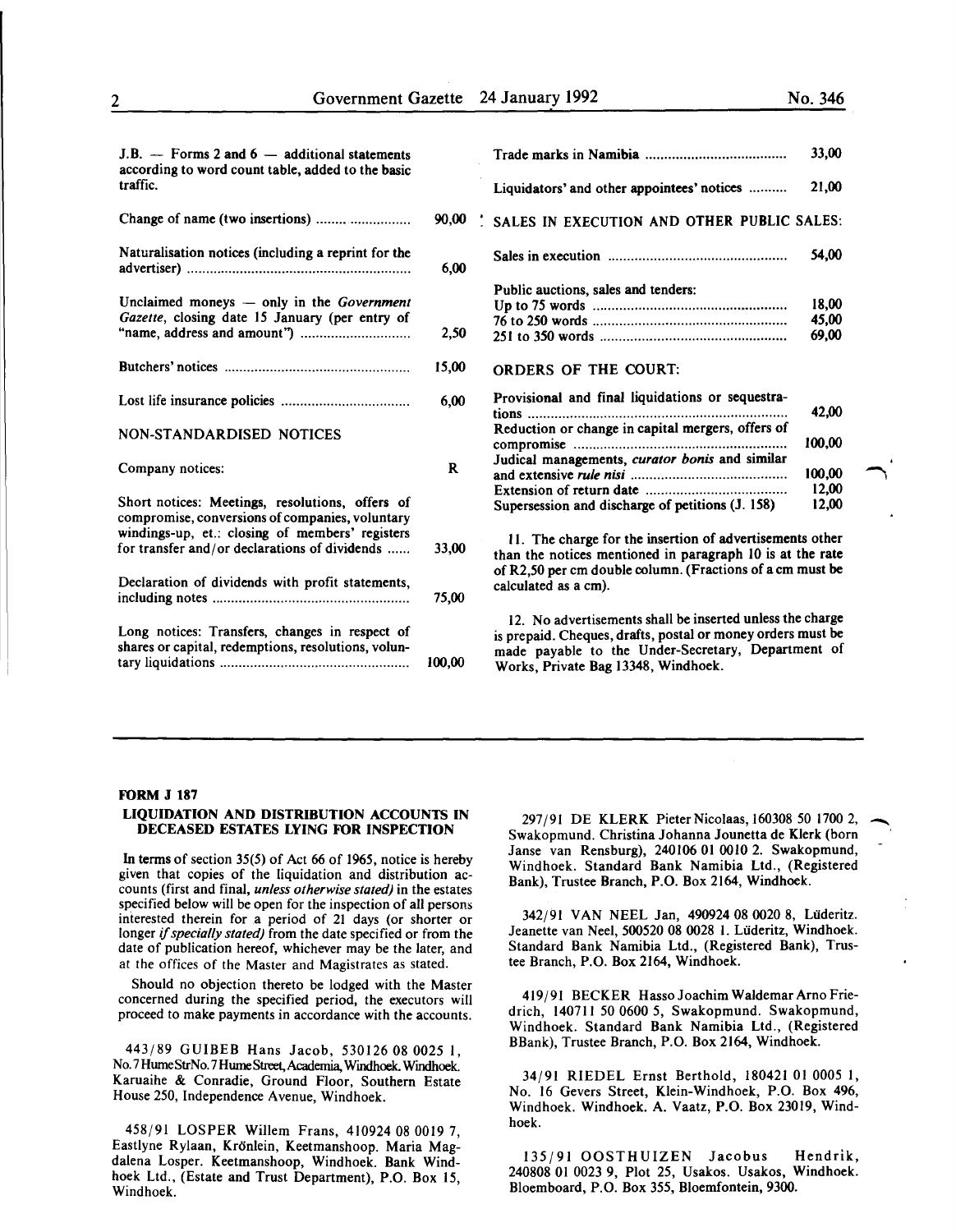388/91 KUBIRSKE Harald, 620709 01 0023 2, Plot 48, Brakwater, Windhoek District. Windhoek. Mr. E. Kubirske, c/o Keller& Neuhaus Trust Co. (Pty) Ltd., P.O. Box 156, Windhoek.

47/91 SCHERER Rudolf Hermann, 220607 50 2018 1. Farm Klein Barmen, Okahandja. Okahandja, Windhoek. Mr. K. Nieft, cjo Keller & Neuhaus Trust Co. (Pty) Ltd., P.O. Box 156, Windhoek.

429/91 KEYSER Petrus Jacobus Marais, 511212 01 0028 I, No. 8 Edelvalk Street, Hochlandpark. Susanna Catherina Keyser, 440207 00 4200 I. Windhoek, Windhoek. Bank Windhoek Ltd., (Estate and Trust Department), P.O. Box 15, Windhoek.

79/91 HENNES Ruth Frieda Eleonore, 090204 01 0007 1, No. 31 Potgieter Street, Pionierspark. Windhoek. M.H.R. Hennes, P.O. Box 30655, Windhoek.

370/91 FOURIE Wessel Petrus, 451217 01 0017 0, Windhoek. Windhoek. Standard Bank Namibia Ltd (Registered Bank), Trustee Branch, P.O. Box 2164, Wind~ hoek.

471/91 THIRION Gideon Josua, 030929 01 0001 9, Keetmanshoop. Keetmanshoop, Windhoek. Standard Bank Namibia Ltd., (Registered Bank), Trustee Branch, P.O. Box 2164, Windhoek.

193/91 TIETZ Friedrich Diedrich, 190623 01 0005 8, Tsumeb. Edeltraut Hulda Anna Tietz (born Ahrens), 171003 01 0004 1. Tsumeb, Windhoek. Standard Bank Namibia Ltd., (Registered Bank), Trustee Branch, P.O. Box 2164, Windhoek.

#### **FORM J 193**

#### **NOTICE TO CREDITORS IN DECEASED ESTATES**

All persons having claims against the estates mentioned below are hereby called upon to lodge their claims with the executors concerned, whithin 30 days (or otherwise as indicated) calculated from the date of publication hereof. The information is given in the following order: Estate number, surname and christian names, date of birth, identity number, last address, date of death; surviving spouse's names, surname, date of birth and identity number; name and address of executor or authorised agent, period allowed for lodgement of *claims* if *other than 30 days.* 

506/91 JOOSTE Izak Bartholomeus, Windhoek, 7 April 1918, 180407 01 0012 *5,* Farm Chamanoudon No. 549, P.O. Box 17, Leonardville, 20 November 1991. Heiletjie Levina Jooste (born Scheepers), 10 October 1923, 231010 01 0037 7. A. Swanepoel, Dr. Weder, Kruger & Hartmann, P.O. Box 864, Windhoek.

27/92 BONADEI Innocente Lucio, Windhoek, 15 February 1926,260215 50 4100 8, No. 29 Kasteel Street, Windhoek, 7 January 1992. Silvana Bonadei, 30 October 1932, 321030 01 0007 7. H-B. Gerdes, Agent, Engling, Stritter & Partners, 5th Floor, COM Centre, Bulow Street, Windhoek.

6/92 STRAUSS Adriaan George, Windhoek, 9 February 1917, Khomasdal, 1 December 1991. Susanna Strauss. F.M. Oeh1-Trust, P.O. Box 133, Windhoek.

21/92 KRIESS Theodor Richard, Windhoek, 21 March 1909, 090321 01 0007 9, Willan Street, Windhoek, I January 1992. F.M. Oehl-Trust, P.O. Box 133, Windhoek.

559/91 STEYTLER Charlie, Windhoek, 27 February 1934,340227 08 0012 3, Erf3794, Kloppersdal, Khomasdal, 22 August 1989. Hendriena Chatahiran Steytler. F. M. Oehi-Trust, P.O. Box 133, Windhoek.

2/92 KOTZE Martinus (Marthinus) Theunis Steyn, Windhoek, 24 December 1941, 411224 01 0013 *5,* Keetmanshoop, 25 July 1991. Hester Johanna Kotze. Bank Windhoek Ltd., (Estate and Trust Department), P.O. Box 15, Windhoek.

3/92 VAN VUUREN Stephen, Windhoek, 23 March 1958, 580323 01 0037 0, No.8 Albatros Street, Windhoek, II November 1991. Helena Catharina Johanna Dorethea van Vuuren. Bank Windhoek Ltd., (Estate and Trust Department), P.O. Box 15, Windhoek.

157/91 VAN JAARSVELD Maartin Jacobus, Windhoek, 7 June 1938, 380607 50 5300 6, Vryburg, RSA, 19 July 1990. Francis Charlotte van Jaarsveld. Bank Windhoek Ltd., (Estate and Trust Department), P.O. Box 15, Windhoek.

BOTHA Rudolf Filippus, Windhoek, 24 October 1942, 421024 01 0015 2, No. 20 Schweitzer Street, Windhoek, 29 December 1991. Bank Windhoek Ltd., (Estate and Trust Department), P.O. Box 15, Windhoek.

GARBERS Johann Adam Lotriet, Windhoek, 3 October 1929, 291003 01 0015 7, Stampriet, 16 December 1991. Bank Windhoek Ltd., (Estate and Trust Department), P.O. Box 15, Windhoek.

LAMPRECHT Gerrit Petrus, Windhoek, 3 April 1943, 430403 01 0012 2, Koës, 4 September 1991. Christina Gesina Jacoba Lamprecht, 19 July 1949,490719 00 1100 9. Bank Windhoek Ltd., (Estate and Trust Department), P.O. Box 15, Windhoek.

398/91 HELMAND (formerly Williams, born Vermeulen) Margaretha Johanna, Windhoek, *5* December 1924, 241205 01 0004 9, P.O. Box 160, Hentiesbaai, Namibia, 23 July 1991. Efraim Willem Helmand, *5* August 1925, 250805 01 0012 1. Executor: Johann Janse van Rensburg. Authorised Agent: A. Theunissen, P.O. Box 3110, Windhoek, Namibia. Theunissen, VanWyk & Partners, P.O. Box 3110, Windhoek, Namibia.

527/91 DIERKING Berthold Ludwig Friedrich, Windhoek, 16 January 1951, 510116 01 0030 0, Swakopmund, 8 November 1991. Unmarried. First National Trust, P.O. Box 448, Windhoek.

1/92 RUITERS Gerhardus Jakobus, Windhoek, 20 January 1972, 720120 08 0015 *5,* Windhoek, 22 December 1991. First National Trust, P.O. Box 448, Windhoek.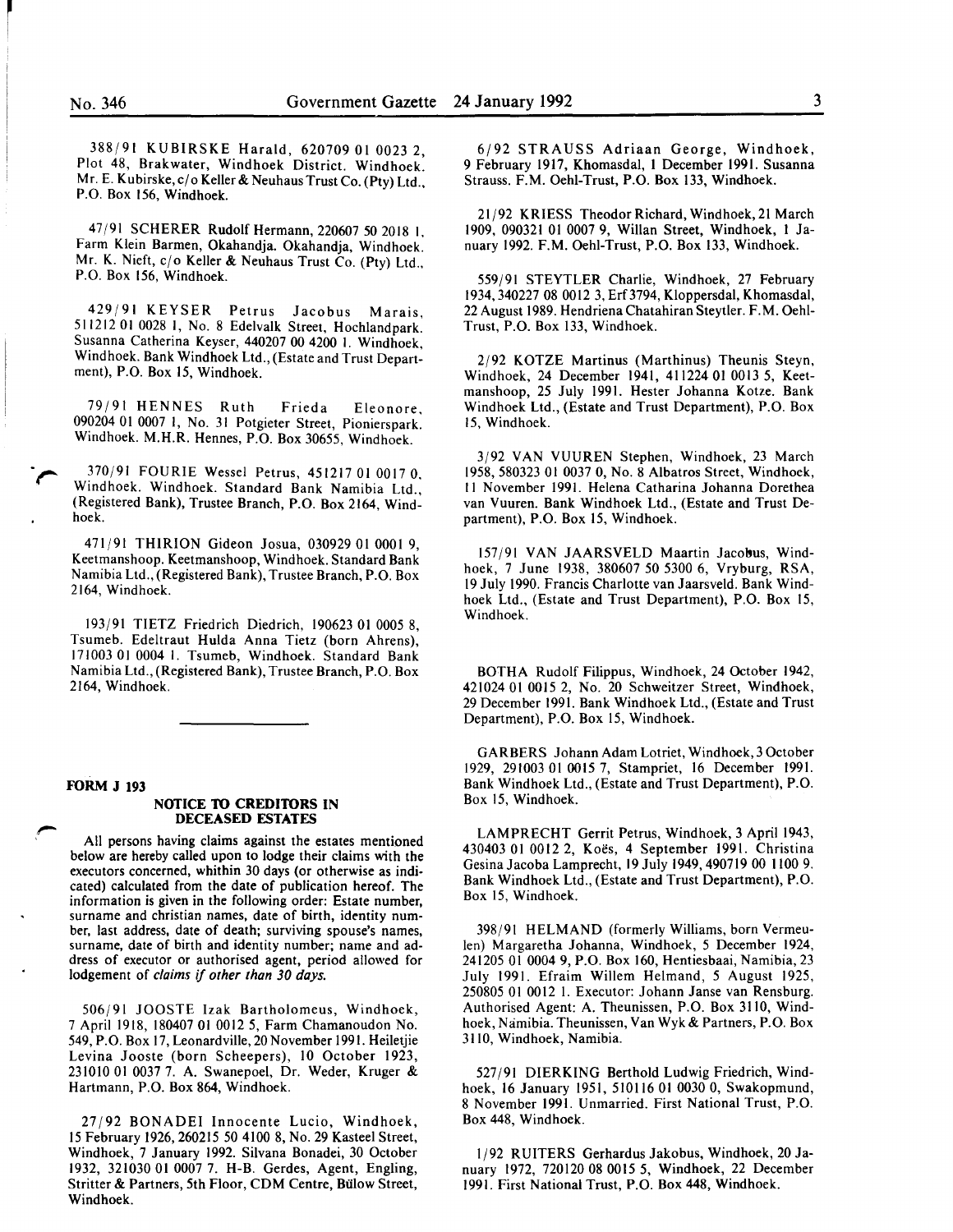VAN WYK Jacobus Petrus, Windhoek, 16 May 1903, 030516 01 0001 9, Matthys Greeff Tehuis, Outjo, 9 December 1991. Bank Windhoek Ltd., (Estate and Trust Department), P.O. Box 15, Windhoek.

568/91 MULLER Retief, Windhoek, 26 July 1965, 650726 01 0046 4, No. 31 Sekretaris Street, Windhoek, 10 December 1991. Bank Windhoek Ltd., (Estate and Trust Department), P.O. Box 15, Windhoek.

VAN WYK Johannes, Windhoek, 28 October 1943, 431023 02 0012 9, Windhoek, 15 December 1991. Sara Wilhelmiena van Wyk, 19 October 1944,441019 02 0012 6. Standard Bank Namibia Ltd., (Registered Bank), Trustee Branch, P.O. Box 2164, Windhoek.

541/91 GROBLER Zacharias Christiaan, Windhoek, 4 June 1923, 230604 01 0001 9, Windhoek, 22 November 1991. First National Trust, P.O. Box 448, Windhoek.

539/91 VAN WYK Ceciljohn (Joseph) Windhoek, II February 1964, 640211 02 0021 I, Windhoek. Leonora Marilyne van Wyk, 2 March 1967,670302 02 0007 8. First National Trust, P.O. Box 448, Windhoek.

544/91 BUYS Amanda, Windhoek, 13 December 1907, 071213 01 0001 3, Okahandja, 26 October 1991. Stefanus Johannes Buys, 17 March 1913, 130317 01 0004 8. First National Trust, P.O. Box 448, Windhoek.

550/91 VERMEULEN Andries Machiel Gert, Windhoek, 6 February 1931, 310206 01 0001 3, Grootfontein, 21 November 1991. Alta Magda Vermeulen, 23 July 1937, 370723 00 7900 3. First National Trust, P.O. Box 448, Windhoek.

#### FORM 4

#### LIQUIDATION ACCOUNTS AND PLANS OF DISTRIBUTION OR CONTRIBUTION IN SEQUESTRATED ESTATES OR COMPANIES BEING WOUND UP

Pursuant to section 108(2) of the Insolvency Act, 1936, section 136(2) of the Companies Act, 1926, and section 406(3) of the Companies Act, 1973, notice is hereby given that the liquidation account and plans of distribution or contribution in the estates or the companies mentioned below will lie open for inspection by creditors or contributories at the offices of the Master and the Magistrates stated therein, for a period of 14 days, or for such a period as stated therein, from the dates mentioned below or from the date of publication hereof, whichever may be the later date.

Wl2/91 The Windhoek Observer (Pty) Ltd. (In Liquidation). First Liquidation & Distribution Account. At the office of the Master of the High Court for a period of 14 days as from the 24th January 1992. I.R. McLaren, Liquidator, Investment Trust Co. (Pty) Ltd., P.O. Box 21204, Windhoek.

#### 'FORM 5

#### PAYMENT OF DIVIDENDS AND COLLECTION OF CONTRIBUTIONS IN SEQUESTRATED ESTATES FOR COMPANIES BEING WOUND UP

The liquidation accounts and plans of distribution or contribution in the sequestrated estates or companies being wound up, as the case may be, mentioned below having been confirmed on the date therein mentioned, notice is hereby given, pursuant to section 113(1) of the Insolvency Act, 1936, section 139(2) of the Companies Act, 1926, and section 409(2) of the Companies Act, 1973, that dividends are in the course of payment or contributions are in the course of collection in the said estates or companies as set forth below and that every creditor liable to contribution is required to pay to the trustee or liquidator the amount for which he is liable at the address mentioned below.

W2/91 Eniwoc (Pty) Ltd.. In voluntary liquidation. 7 January 1992. Dividend paid. M.F. Fehrsen, P.O. Box 2558, Windhoek.

Wl2/85 Insolvent Estate A.W.S.L. van Schalkwyk. 14 January 1992. Dividends awarded concurrent creditors. Tenth Liquidation and Distribution Account. l.R. McLaren, Trustee, Investment Trust Co. (Pty) Ltd., P.O. Box 21204, Windhoek.

FORM J 295

#### CURATORS AND TUTORS: MASTER AND NOTICES

In terms of Section 75 of Act 66 of 1965, Notice is hereby given of appointments of persons as curators or tutors by The Master or the termenation of appointment in their respective capacity.

The information is furnished in that order: case number, person under guardianship, or minor, and address; name and address of curator or guardian; or appointment or termination. thereof and date; Master of the Supreme Court, Windhoek, South West Africa.

228/91 Franz Werner, No.7 Gami Street, P.O. Box 3838, Windhoek. Mr. Johannes Theron, No.7 Gami Street, P.O. Box 3838, Windhoek. Dated: 20 December 1991. Master of the High Court, Windhoek.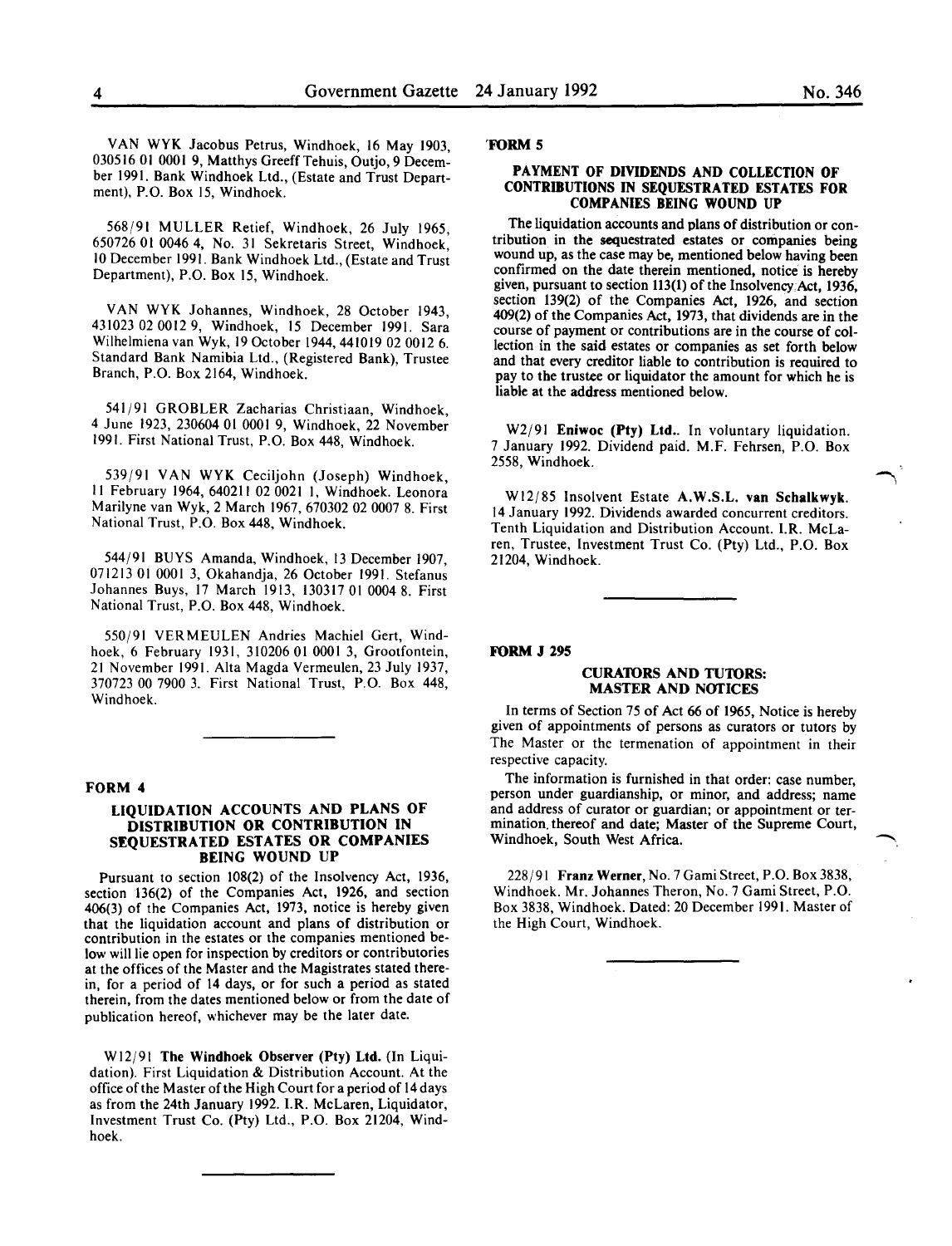### NOTICE OF SALE

#### IN THE MAGISTRATE'S COURT FOR THE DISTRICT OF KEETMANSHOOP

|  | HELD AT KEETMANSHOOP | <b>CASE NO.: 131/91</b> |  |
|--|----------------------|-------------------------|--|
|  |                      |                         |  |

In the matter between:

| SWA BUILDING SOCIETY | Plaintiff |
|----------------------|-----------|
| and                  |           |
| ELINE SUSAN KRUGER   | Defendant |

#### SALE IN EXECUTION

In the above matter a sale will be held on 7 February 1992, at 10:00, at the entrance of the Magistrate's Court, of the following property:

| <b>CERTAIN</b>   | Erf No. $1366$ (Portion of Erf No. 675)<br>Keetmanshoop;          |
|------------------|-------------------------------------------------------------------|
| <b>SITUATED</b>  | In the Municipality of Keetmanshoop<br>Registration Division "T"; |
| <b>MEASURING</b> | 1 797 square metres.                                              |

#### CONDITIONS OF SALE:

- I. The sale is subject to the terms and conditions of the Magistrate's Court Act No. 32 of 1944, the property being sold "voetstoots" and as it stands and subject to the conditions of the existing title deed.
- 2. One-tenth of the purchase price shall be paid immediately after the property is declared to be sold and the balance of the purchase price together with interest thereon at the rate of 21% per annum calculated monthly in advance to be paid against registration of transfer, which shall be given and taken forthwith after the sale.
- 3. The following improvements are on the property (although nothing in this respect is guaranteed):

3 Bedroomed house with outbuildings.

4. The complete conditions of sale will be read out at the time of the sale and may be inspected prior thereto at the offices of the Messenger of the Court, Keetmanshoop and at the offices of the SWA Building Society.

LENTIN, BOTMA & VAN DEN HEEVER PLAINTIFF'S ATTORNEYS SWABS Building Fenchel Street P.O. Box 38 Keetmanshoop Namibia

#### THE ALIENS ACT, 1937 NOTICE OF INTENTION OF CHANGE OF SURNAME

I, MATHEUS WASHINANA, residing at Otjihase Mine and employed as an operator at Otjihase Mine, intend applying to the Minister of Civic Affairs for authority under section 9 of the Aliens Act, 1937, to assume the surname HAMUKWAYA for the reasons that HAMUKWAYA is my father's surname and I want to use it as mine as well.

I previously bore the names MATHEUS WASHINANA.

Any person who objects to my assumption of the said surname of HAMUKWAYA should as soon as may be lodge his/her objection, in writing, with a statement of his/her reasons therefor, with the Magistrate of Windhoek.

(Sgd.) M. WASHINANA.

DATED: 7 January 1992

#### THE ALIENS ACT, 1937 NOTICE OF INTENTION OF CHANGE OF SURNAME

I, ERASTUS NORMI, residing at House No. 1687, Katatura and employed as a vehicle assistant at H.H. Furniture Removals, intend applying to the Minister of Civic Affairs for authority under section 9 of the Aliens Act, 1937, to assume the surname HANGHOME for the reasons that HANGHOME is my real surname. I erroneously used NORMI as my surname.

I previously bore the names ERASTUS NORMI.

Any person who objects to my assumption of the said surname of HANGHOME should as soon as may be lodge his/her objection, in writing, with a statement of his/her reasons therefor, with the Magistrate of Windhoek.

(Sgd.) H. ERASTOS

DATED: 8 January 1992